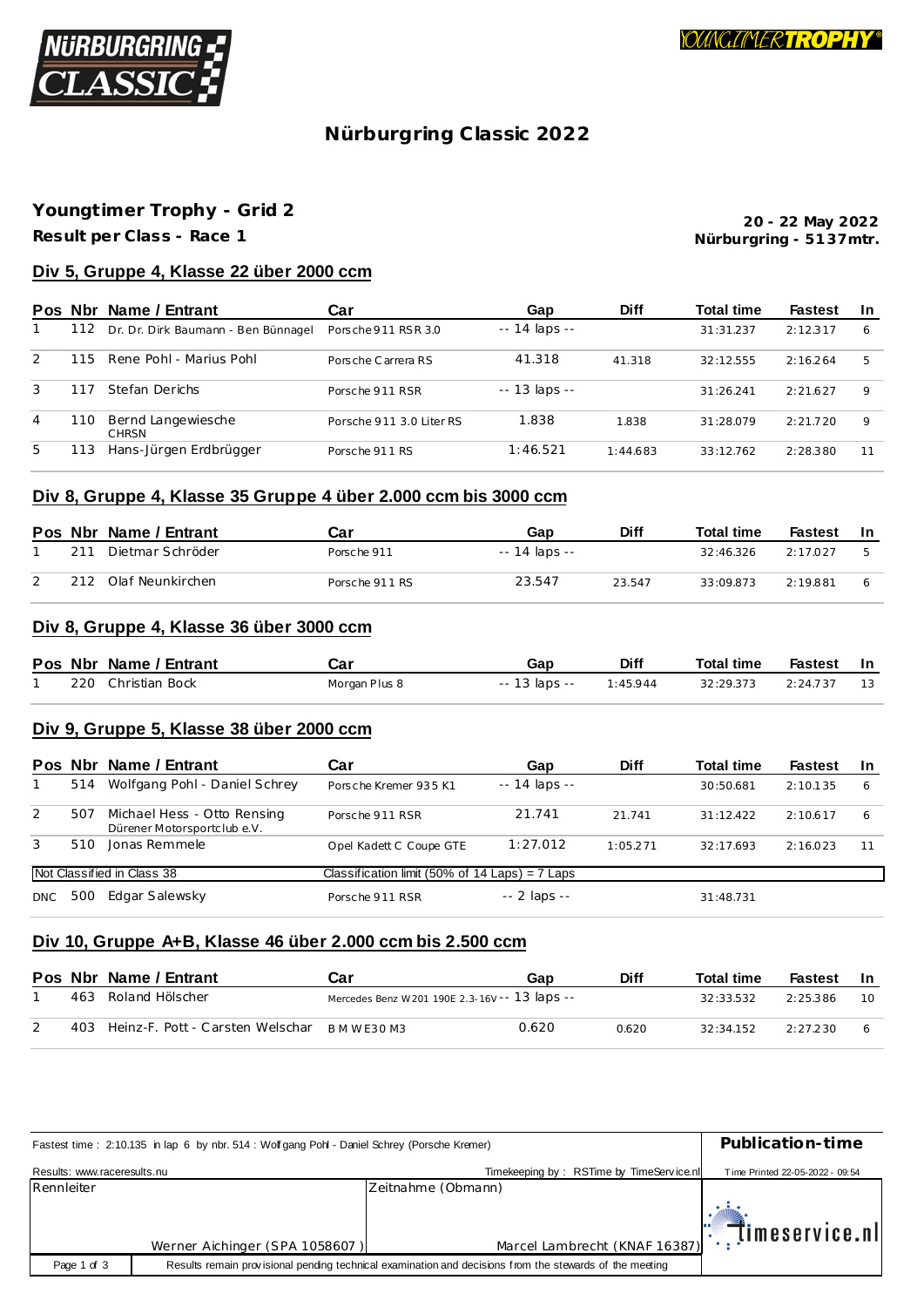# **Nürburgring C lassic 2022**

## **Youngt imer Trophy - Grid 2**

**Result per Class - Race 1**

**Nürburgring - 51 37mtr. 20 - 22 May 2022**

#### **Div 10, Gruppe A+B, Klasse 47 bis 2.000 ccm bis 2.500 ccm (nur für Fahrzeuge mit dem technischen**

|  | Pos Nbr Name / Entrant                | Car      | Gap           | Diff | <b>Total time</b> | <b>Fastest</b> |    |
|--|---------------------------------------|----------|---------------|------|-------------------|----------------|----|
|  | 424 Stefan Jöcker<br>Manheller Racing | BMW 325i | -- 13 laps -- |      | 32:34.612         | 2:26.094       | 13 |

#### **Div 11, Gruppe A+B, Klasse 51 bis 2.000 ccm**

| <b>Pos</b>     |     | Nbr Name / Entrant                                                       | Car                                              | Gap            | <b>Diff</b> | <b>Total time</b> | <b>Fastest</b> | <u>In</u>     |
|----------------|-----|--------------------------------------------------------------------------|--------------------------------------------------|----------------|-------------|-------------------|----------------|---------------|
|                | 438 | Rainer Gelhaus - Rudolf Gelhaus                                          | BMW F30 318 is                                   | $-13$ laps $-$ |             | 32:47.468         | 2:28.117       | 11            |
| 2              | 2   | Rainer Schilling - Peter Jacobi                                          | BMW 3/1 (E30)                                    | 27.981         | 27.981      | 33:15.449         | 2:29.756       | 11            |
| 3              | 441 | Lukas Korsch<br>Quadriga Treverorum                                      | Renault Clio 16V                                 | $-12$ laps $-$ |             | 31:19.146         | 2:32.998       |               |
| $\overline{4}$ | 443 | Roman Schiemenz - Dr. Richard Owen Alfa Romeo 33 16V<br>SFG Schönau e.V. |                                                  | $-11$ laps $-$ |             | 33:25.174         | 2:56.134       | 11            |
|                |     | Not Classified in Class 51                                               | Classification limit (50% of 13 Laps) = $7$ Laps |                |             |                   |                |               |
| DNC.           | 436 | Michael Asenbeck                                                         | BMW F36320 i                                     | $-5$ laps $-$  |             | 13:20.119         | 2:30.688       | $\mathcal{P}$ |

## **Div 11, Gruppe A+B, Klasse 52 bis 3.000 ccm**

|   | Pos Nbr | Name / Entrant                                                        | Car          | Gap                 | <b>Diff</b> | <b>Total time</b> | <b>Fastest</b> | -In |
|---|---------|-----------------------------------------------------------------------|--------------|---------------------|-------------|-------------------|----------------|-----|
|   |         | Stephan Reuter - Herbert Neumann<br>RG Bergisch Gladbach e.V. im ADAC | BMW E36325i  | $- - 14$ laps $- -$ |             | 33:16.478         | 2:19.882       |     |
| 2 | 451     | Dr. Peter Pangert - Thomas Dämmig                                     | BMW E36325i  | 57.203              | 57.203      | 34:13.681         | 2:19.870       | 10  |
| 3 | 466     | Manolo Di Casa - Angelo Di Casa                                       | BMW 325i F36 | $- - 13$ laps $- -$ |             | 33:49.090         | 2:30.223       |     |
| 4 | 461     | Benjamin Peters<br>Dürener Motorsportclub e.V.                        | BMW E36      | -- 12 laps --       |             | 31:17.911         | 2:33.408       |     |

## **Div 12, Klasse 55, Porsche 944 Turbo Cup**

|     | Pos Nbr Name / Entrant             | Car                   | Gap           | <b>Diff</b> | <b>Total time</b> | Fastest  | -In |
|-----|------------------------------------|-----------------------|---------------|-------------|-------------------|----------|-----|
|     | 482 Moritz Richter - Sven Klapputh | Porsche 944 Turbo CUP | -- 13 laps -- |             | 31:05.176         | 2.20242  | 6   |
| 481 | Wolfgang Faul                      | Porsche 944 Turbo Cup | 24.389        | 24.389      | 31:29.565         | 2:21.326 | 8   |
| 483 | Max Kainzinger                     | Porsche 944 turbo Cup | 1:14.854      | 50.465      | 32:20.030         | 2:23.687 |     |

### **Div 13, Klasse 56 Porsche turbo Cup**

|  | Pos Nbr Name / Entrant     | Car                 | Gap           | Diff | <b>Total time</b> | Fastest In |  |
|--|----------------------------|---------------------|---------------|------|-------------------|------------|--|
|  | 564 Hans-Ulrich Kainzinger | Porsche 964 Carrera | -- 14 laps -- |      | 32:55.083         | 2:19.332   |  |

|                             | Fastest time: 2:10.135 in lap 6 by nbr. 514: Wolfgang Pohl - Daniel Schrey (Porsche Kremer) |                                                                                                         |                                                |  |  |  |  |
|-----------------------------|---------------------------------------------------------------------------------------------|---------------------------------------------------------------------------------------------------------|------------------------------------------------|--|--|--|--|
| Results: www.raceresults.nu |                                                                                             | Timekeeping by: RSTime by TimeService.nll                                                               | Time Printed 22-05-2022 - 09:54                |  |  |  |  |
| Rennleiter                  |                                                                                             | Zeitnahme (Obmann)                                                                                      |                                                |  |  |  |  |
|                             | Werner Aichinger (SPA 1058607)                                                              | Marcel Lambrecht (KNAF 16387)                                                                           | $\left\Vert \cdot\right\Vert$ . Timeservice nl |  |  |  |  |
| Page 2 of 3                 |                                                                                             | Results remain provisional pending technical examination and decisions from the stewards of the meeting |                                                |  |  |  |  |